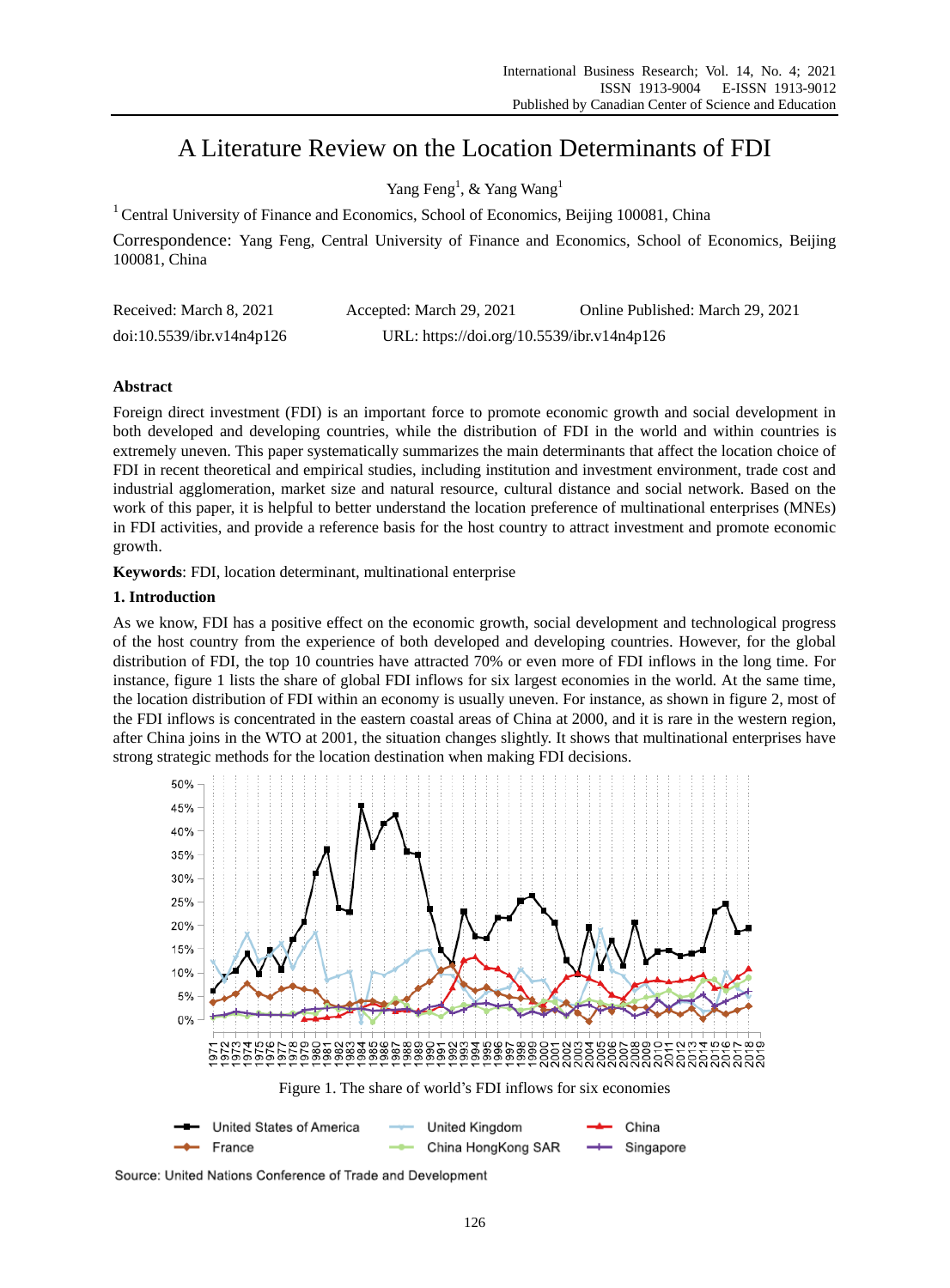

Source: China City Statistical Yearbook, and we have no data for Hong Kong, Macao and Taiwan,



In view of the reality, the international economics field has carried out a number of studies on the location determinants of FDI. According to the literature, this paper systematically summary the main determinants that affect the location choice of FDI. First, when multinational enterprises are engaged in FDI activities, in order to ensure long-term and smooth business, they usually give priority to examining the institutional factors of the host country, such as rules and regulations, investment environment, macroeconomic stability, and so on. Secondly, the main purpose of MNEs' FDI activities is the increase of capital and enterprise revenue, hence MNEs usually focus on the trade cost of production and sales in the host country, such as labor cost, tax rates, exchange rates, and whether the destination forms a strong industrial agglomeration, so that MNEs could be utilized the spillover effects of the industry. Thirdly, MNEs may use FDI activities for strategic purposes, so as to obtain specific objectives and resource, such as the domestic market of the host country, as well as natural resource reserves, even to achieve pollution transfer. At last, in addition to the determinants above, the impact of informal institutional factors on international investment activities has become increasingly prominent in recent years. For example, the cultural distance between the source country and the host country of FDI will largely affect the integration of multinational enterprises into the host country smoothly. At the same time, the interpersonal relationship between the source country and the host country will transmit information through social networks, and reduce the problem of incomplete information of MNEs to the host country, therefore cultural distance and social network are also important determinants in the location choice of FDI.

In the rest of the paper, section 2 analyses the impact of institution and investment environment on FDI location, section 3 presents the evidence that trade cost and industrial agglomeration are critical location determinants of FDI, section 4 concludes the importance of market scale and natural source for attracting FDI, section 5 introduces the effect of the two prominent determinants, cultural distance and social network, on the FDI location, section 6 makes a systematic summary for the paper and provides suggestions for further research.

## **2. Institution and Investment Environment**

The institution of the host country not only directly determines the participation degree of FDI in the economic and social development of the host country, but also according to affect the investment environment and influence the investment preference of MNEs, due to the difference of investment environment is an important factor for the unbalanced distribution of FDI in the world (Cheng and Kwan, 2000). With the improvement of the institution and investment environment, it will increase the attractiveness of the host country to international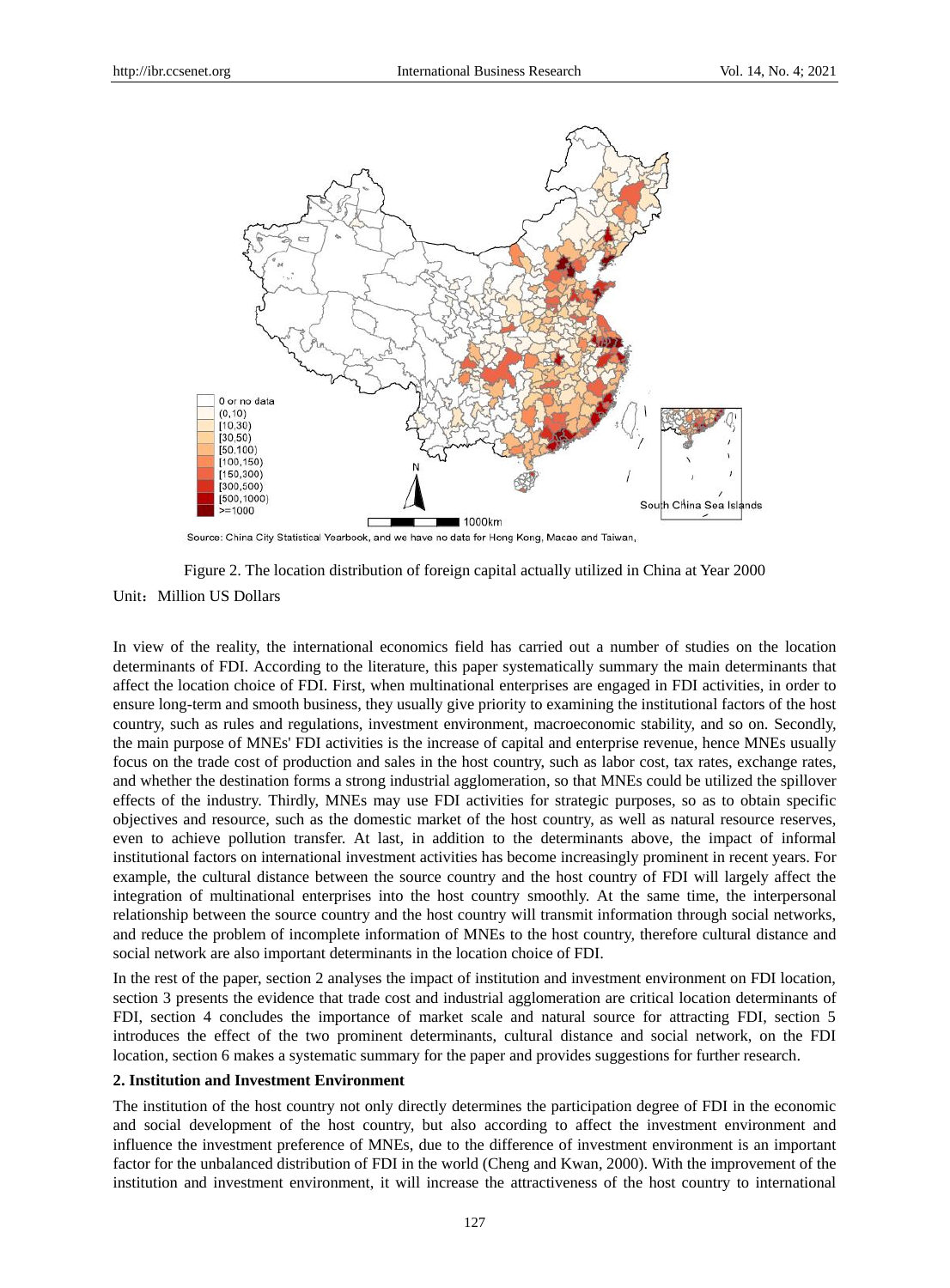capital, and promote the inflow of FDI. Compared with other economic factors, the influence of institution and investment environment on the location choice of FDI are more important (Buchanan et al., 2012; Kang and Jiang, 2012).

The risk of international investment often comes from the instability of institution and investment environment of the host country. Macroeconomic stability could be reducing the uncertainty faced by MNEs, therefore increasing the attractiveness of foreign direct investment. Arbatli (2011) finds that civil conflicts and political turbulence will have a significant negative impact on FDI inflows in emerging economies. Azzimonti (2019) presents similar evidence on the impact of trade policy partisanship index to the inflow of FDI in the United States. Through the impact of euro zone sovereignty and bank-related risks on FDI, Kellard et al. (2020) introduce that the sovereign risks of both the source country and the host country will affect the flow of FDI, and only the bank risk of the source country will affect the location choice of multinational enterprises. Blomström and Kokko(2000)show that the impact of regional integration agreements on the inflows of FDI mainly depends on the changes of trade environment and the location advantages of participating countries and industries. When regional integration agreements, trade liberalization and macroeconomic stability work together, it could have the most positive impact on the inflows of FDI. Furthermore, Blanc-Brude et al. (2014) introduce that economic distance has a positive effect on city-level policy to attract FDI in China. The literature above shows that the quality of institution and macroeconomic stability are important determinants on the location choice of FDI activities of MNEs.

In addition, some studies pointed out that government efficiency, supervision and incorruptibility are also play an important role in the inflow of FDI. Based on the analysis of the compensation model, Brouthers et al. (2008) find that the location choice of foreign direct investment is a tradeoff between the positive impact of market attractiveness and the negative impact of corruption. Although the larger market size can slightly reduce the adverse effects of corruption, this substitution effect will disappear rapidly with the improvement of the degree of corruption. From the perspective of enterprise life cycle, Contractor et al. (2020) find that countries with stronger contract enforcement and more effective compliance with international trade rules could attract more FDI. Through a sample of United States multinational enterprises investment in China from 1993 to 2001, Du et al. (2008a) provide evidence that FDI from United States is more inclined to entry the areas with better intellectual property protection, less government intervention, lower degree of corruption and better contract enforcement. The research above shows that the areas with better contract enforcement and property rights protection are more attractive to FDI, while the degree of government corruption will have a greater negative effect on the inflow of FDI.

## **3. Trade Cost and Industrial Agglomeration**

As the carrier of international capital flows, the pursuit of capital accumulation is one of the main purposes of FDI activities. The lower trade cost could reduce production cost and obtain more profits for multinational enterprises, and the externality effect caused by industrial agglomeration will improve the productivity and market competitiveness of multinational enterprises. Therefore, trade cost and industrial agglomeration of the host country are also important determinants for multinational enterprises to make a decision for their destination when they wonder invest abroad.

In fact, MNEs could choose to entry the host country for production and operation in the form of FDI, but also choose to produce in the source country and export to the host country, or choose to invest through foreign portfolio investment (FPI) and other ways. International capital decides to invest in FDI rather than other forms, that means FDI has comparative advantages over other investment methods. Helpman et al. (2004) make use of the difference between enterprise productivity and production cost, explain why the enterprises with the highest productivity usually choose horizontal foreign direct investment for production and sales, while the enterprises with lower productivity choose to export and supplying the domestic market, the enterprises with the lowest productivity could only limit their business scope locally, because the fixed cost of export is lower and the variable cost is higher. It is opposite to FDI, therefore only the enterprises with highest productivity could undertake higher fixed cost and gain variable cost advantage. Goldstein and Razin (2006) compare FDI and FPI investment and find that capital owners invest in the form of FDI enables to understand the details and operating conditions of the target company clearly, and the information advantage is reflected in higher resale prices, which explains why international capital is more likely to entry the developing countries in the form of FDI, while FPI is more common used in the investment to developed countries.

Meanwhile, other studies show that trade cost is an important determinant in the entry mode of international capital and the location choice of FDI (Bernard et al.,2007). In general, the level of trade cost is influenced by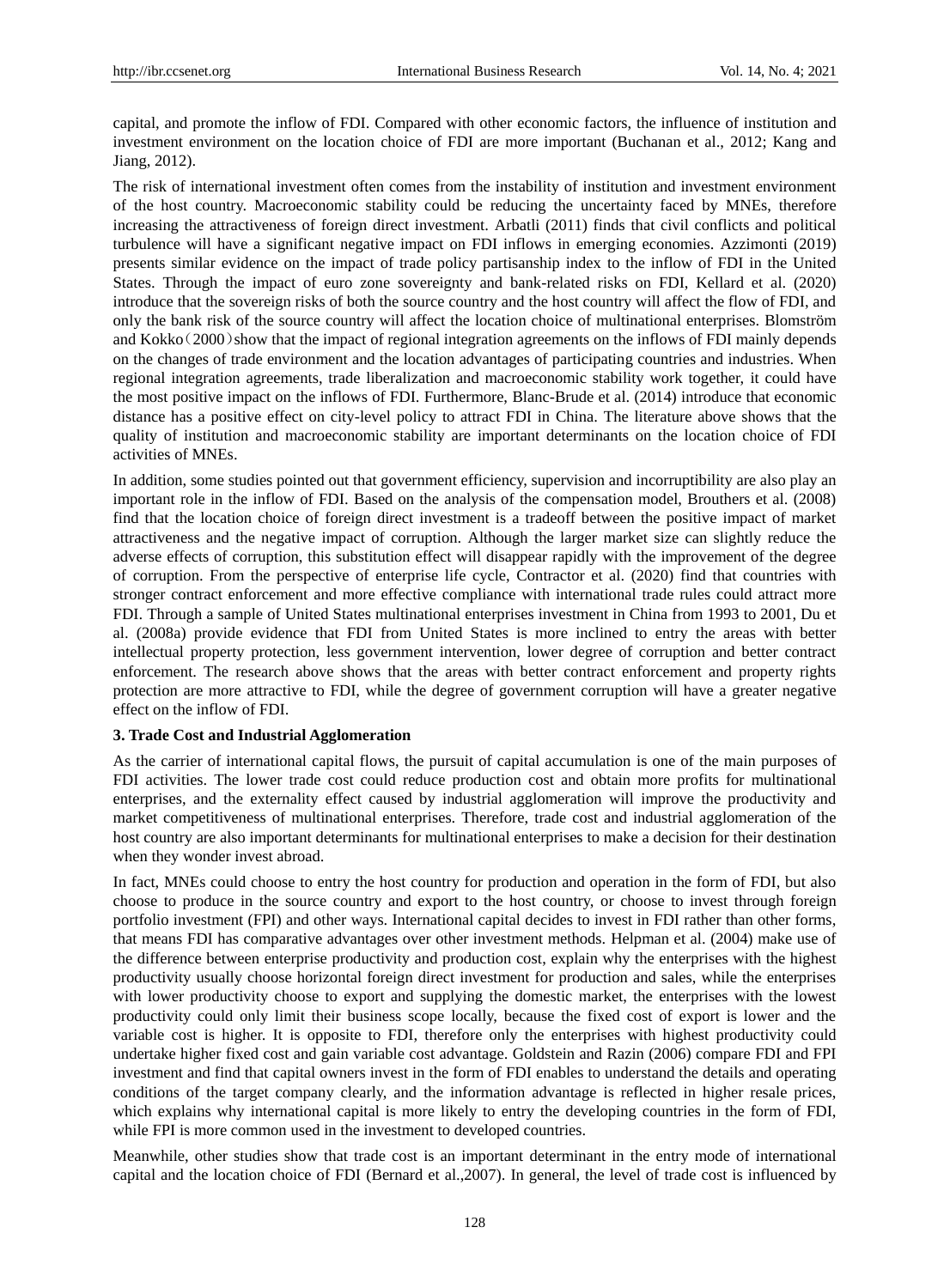geographical distance, production costs, tax rate, exchange rate fluctuations and other factors. Based on the knowledge-capital model, Carr et al. (2001) analyze the different motivation of horizontal and vertical FDI. In the former MNEs wants to bring products close to consumers to avoid excessive trade costs, and the final products or services are no different from those produced by domestic enterprises, while in the latter MNEs transfers part of the production abroad, due to factor prices or market scale. If the R&D and production are carried out in different countries according to the level of skills and labor costs, the final products produced by enterprises in different countries are not the same. Fan et al. (2018) find that the increase in the minimum wage could explain the 32.3% increase in China's FDI in the period of 2001-2012, and this feature was stronger in foreign-funded enterprises, labor-intensive enterprises, coastal enterprises and productive FDI projects, which reflecting that rising labor costs in the source country of FDI is an important motivation for enterprises to invest abroad.

Blonigen (2005) highlights the role of taxation and exchange rate on the location choice of MNEs. Hines (1996) finds that foreign investors in countries with tax credits are more likely to invest in areas with higher tax rates in the United States, while investors who do not have such policy treatment usually choose to avoid high-tax areas, and FDI inflows increase average 7%-9% for 1% reduction in tax rates. The fluctuations of exchange rate will change enterprises' capital cost of internal financing and external borrowing of host countries. Froot and Stein (1991) study the relationship between exchange rate and FDI under the imperfect capital market model, and find that the appreciation of domestic currency increases the wealth growth of domestic enterprises, and provide more low-cost capital, thus increase foreign investment in devalued countries. Blonigen (1997) finds that the depreciation of the US dollar made Japan more likely to merge with American companies. Shi (2019) presents a similar conclusion from the macro model which including vertical FDI and exchange rate fluctuations in an open economy.

New economic geography emphasizes the realization of the effect of scale economies (Krugman,1999), in the context of professional division, it promotes local competitiveness of MNEs through the spillover effects brought by industrial agglomeration. Campos and Kinoshita (2003) find evidence that institutions, trade openness and industrial agglomeration are the three key factors affecting the entry of foreign investment in the economies of transition. Based on the cross-border investment experience of American manufacturing in the 1980s, Wheeler and Mody (1992) argue that although the government can attract foreign direct investment through taxes and other short-term incentives, while the effect is limited and high-cost. It is unnecessary for countries with good infrastructure, professional input suppliers and a growing market to join in the location competition. The key of attracting FDI is whether the local agglomeration economy could have enough influence. Empirical studies also show that the FDI elasticity of agglomeration effect to the same source country is about 0.11-0.15 (Bobonis and Shatz,2007). Majocchi and Presutti (2009) analyze the geographical distribution of foreign-funded enterprises in Italian manufacturing, and find that the impact of entrepreneurial culture and social capital on the investment choice of multinational enterprises is not stable, but the role of agglomeration economy is always significant. Using Swiss data, Brülhart et al. (2012) find that enterprises with higher degree of industry agglomeration are much less sensitive to differences in corporate tax burden than those with lower degree of industry agglomeration, which reflecting that the agglomeration effect not only affects the location choice of multinational enterprises, but also reduces the sensitivity of high tax rates.

From the experience of FDI flow into China, industrial agglomeration can also explain the differences in the distribution of foreign direct investment effectively (Head and Ries,1996). Du et al. (2008b) use the data of American, European, Japanese and Korean FDI enterprises in China, verify that agglomeration economy and government institution have positive influence on the location choice of FDI. Higher horizontal and vertical agglomeration and better regional system can promote the inflow of FDI. At the same time, the horizontal agglomeration of foreign enterprises could overcome the negative effects of institutional defects to some extent. Luo et al. (2008) find that policy incentives for the greater western development strategy and industrial agglomeration, rather than traditional factors such as natural resource and labor costs, are the main reasons for the inflow of FDI into China's inland areas. After measuring the agglomeration degree through a variety of indicators, Chen (2009) argues that urbanization, foreign capital agglomeration and industrial diversity have a significant impact on the location choice of FDI in China.

From the above research, the advantage on trade cost and industrial agglomeration of the host country can provide multinational enterprises with lower variable production costs, and take the spillover effects brought by enterprise agglomeration, thus enhancing the attractiveness of FDI inflow.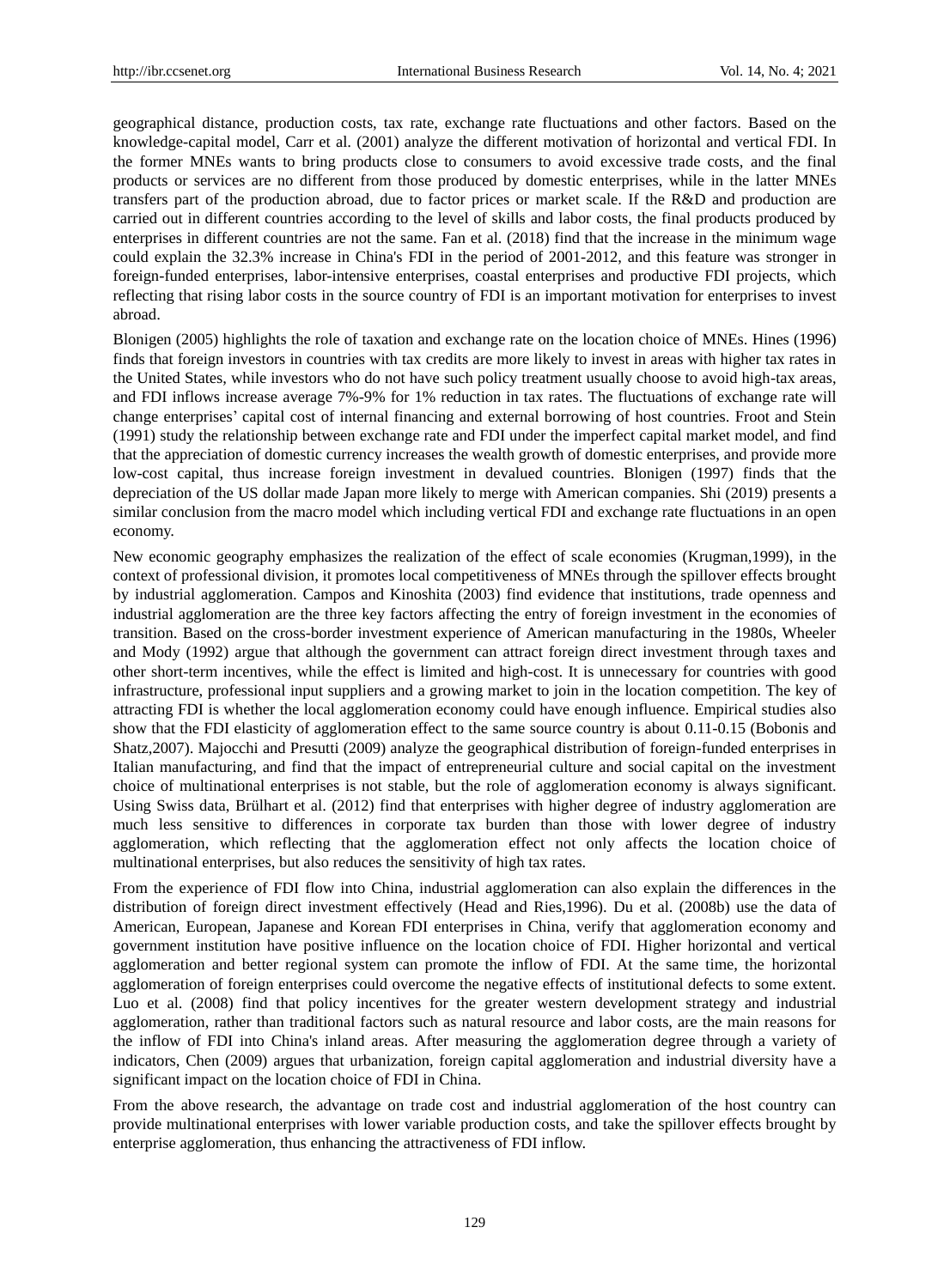# **4. Market Scale and Natural Source**

Owing to the limited market scale of the source country is, or the inflating demand of economic development for natural resource, seeking a large market overseas and abundant supply of natural resource is also a common reason for multinational enterprises to carry out foreign direct investment activities. Blonigen et al. (2007) use the sample of OECD countries, and find that although geographical distance is an objective factor of limiting FDI inflow, the establishment of export platforms to occupy the market is the important reason for the flow of FDI from the United States to Europe. A similar phenomenon also occurs in the FDI flowing into China. In the study of Wei (2005), he points out that the reason why China receives more FDI from OECD countries than India, which is China has a larger domestic market and has a closer international trade relationship with OECD countries.

In addition, the natural resource of the host country is also an important reason to attract FDI. The natural resource of the host country can not only increase the inflow of FDI, but also change the structure of foreign direct investment. Campos and Kinoshita (2003) observe that the conditions of abundant natural resource had a particularly significant impact on the FDI inflow of former Soviet Union countries. In the research of Asiedu (2006), compared with the policy and institutional factors of the host country, the market size and natural resource have more significant influence on the inflow of FDI in Africa. Poelhekke and Ploeg (2013) observe the impact of newly discovered oil resource on subsequent FDI flows in resource countries, and find that the discovery of new resource leads to a significant decline in non-resource FDI inflows to host countries.

The natural resource above mainly includes mineral, petroleum and other physical natural resource. However, the environmental resource of the host country may also be one of the purposes for FDI activities of multinational enterprises. For example, due to the strict environmental protection standards of FDI source countries, multinational enterprises may transfer part of high-polluting production activities to the developing countries with lax environmental protection, to avoid environmental regulations and reduce production costs, which is the so-called pollution paradise hypothesis (Copeland and Taylor, 1994). In the existing studies, it is often taken as the side evidence of pollution transfer, according to the phenomenon that reduction of FDI inflow as the intensity of environmental regulation and the increase of the emission cost in the host country, or multinational enterprises tend to entry the regions with loose environmental regulation and weak environmental policies (Chichilnisky, 1994; Keller and Levinson, 2002; Kellenberg, 2009). Combined with China's experience, foreign direct investment plays a double-edged sword role, it promotes economic growth, labor productivity improvement and technological innovation, while it also leads to the increase of urban pollution emissions (Wang et al., 2013). At contrast, some studies find that FDI is more likely to choose the regions with transparent and stable environmental regulation, and multinational enterprises prefer to use clean energy and technology, which effectively improves the local environmental quality (Eskeland and Harrison, 2003; Kirkpatrick and Shimamoto, 2008; Albulescu et al., 2019; Hille et al., 2019), we do not discuss here further.

According to the above research, the market size of the host country is attractive for multinational enterprises to transfer part of the production to the host country, so as to provide more convenient products and services for the local enterprises and residents. The affluence of natural resource also has a positive effect on the inflow of resource FDI, while it will cause a crowding out effect on non-resource FDI, which may affect the industrial structure and economic growth of the host country.

## **5. Cultural Distance and Social Network**

The increase in management costs caused by the increasing physical and cultural distance is also an important reason for the decrease in international investment of multinational enterprises (Blonigen and Piger, 2014; Blonigen et al., 2019). With the development of transportation facilities and communication technology, the geographical distance between the source country and host country is no longer the main determinant in FDI location decision, while the impact of cultural differences on FDI inflow and the entry mode of multinational enterprises has become increasingly prominent. Li et al. (2019) consider that compared to smaller, newer and non-state-owned enterprises, larger, older and state-owned enterprises in China usually own more resource, state-own enterprises pay less attention in the geographic distance which may lead to higher operating costs in the FDI activities, but they are poor to overcome big cultural differences due to lacking environmental adaptation ability. They use the data of 2001-2013 China's OFDI proves the hypothesis, and find that state-owned enterprises may pay more attention to cultural factors in the international investment. Du et al. (2012) use the data of foreign enterprises from six major source countries of FDI in China, and find that the larger the cultural distance between the source country and China, multinational enterprises are more likely to avoid the regions with poor economic system when choosing the location of international investment, and it was more obvious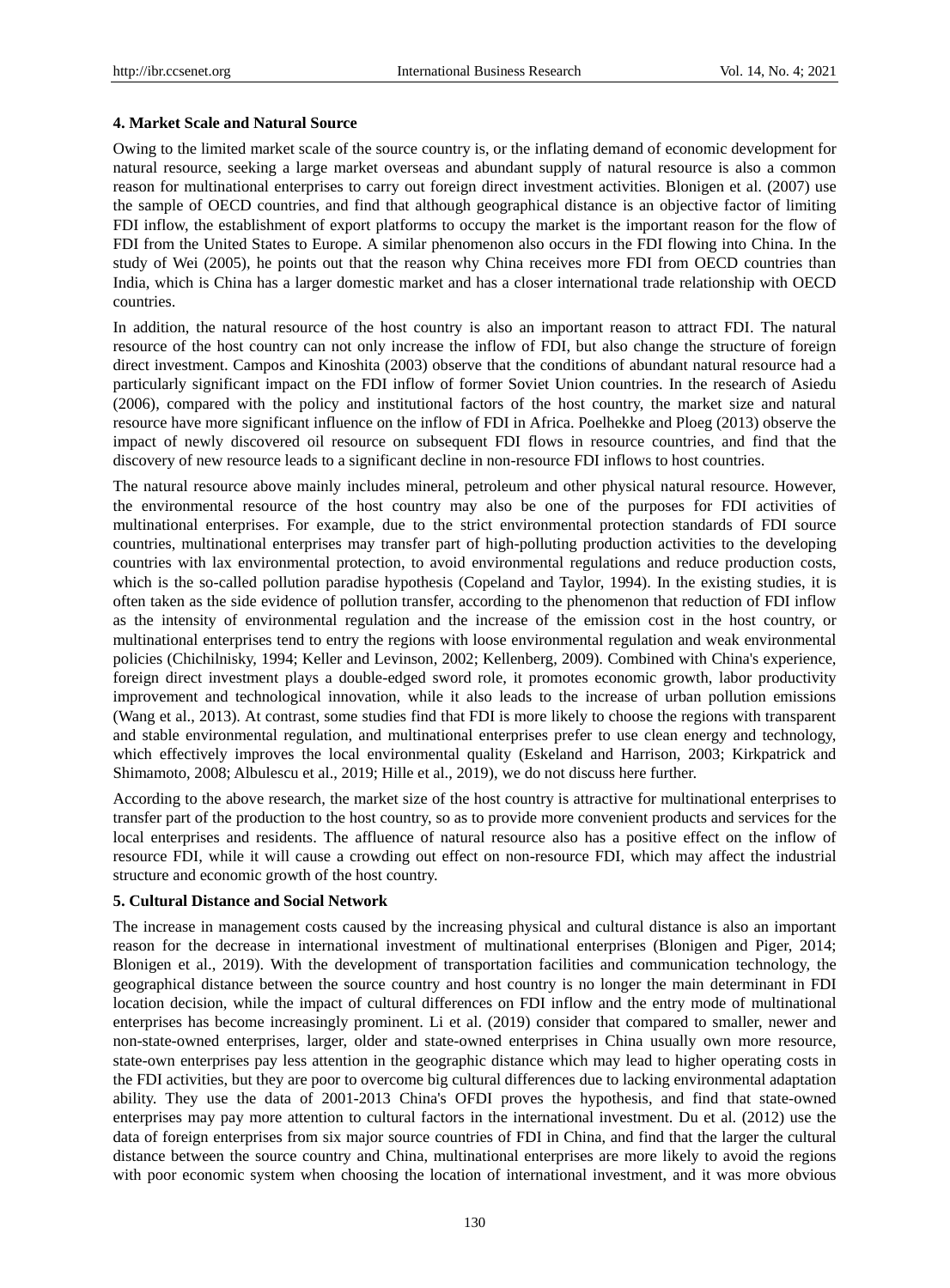when the enterprises were wholly foreign-owned.

Since international investment is faced with incomplete information and uncertainty, the existence of social network could increase the access to acquire information for investors, which could reduce the potential risks of foreign direct investment effectively, thus improve the willingness of FDI activities of multinational enterprises. Therefore, social network will also a important determinant of FDI location choice. Tan and Meyer (2011) find that the same source country of FDI tend to have more effective information exchange between investors, thus it is better to reduce negative effects which is brought by uncertainty. According to the FDI information of Vietnam, they find that when the institutional environment is worse and dependence of FDI in the local economy is greater, it is more likely to result in the enterprises come from the same source country gathered together, rather than the enterprise come from the same industry. Buch et al. (2006) use the data of German immigrants and find that the region where the immigrants come from the same country usually have higher FDI inflows. Gao (2003) find that the existence of Chinese social network significantly promoted the foreign direct investment in the source countries to China, through the proportion of Chinese population in the source countries of FDI. All the above studies verify the positive role of social networks in attracting FDI inflows.

## **6. Conclusion**

Based on the summary of existing literature, this paper classifies the main determinants on FDI location choice of MNEs into four aspects, which are institution and investment environment, trade cost and industrial agglomeration, market size and natural resource, cultural distance and social network. First, in order to successfully carry out production and operation activities, multinational enterprises usually investigate the institution design and investment environment of the host country at the macro level, so as to reduce possible systemic risks such as political instability and sovereign crisis. Secondly, in order to reduce the trade cost with the host country, and take the productivity improvement brought by agglomeration effect, multinational enterprises prefer the areas with lower trade costs and higher degree of industrial agglomeration. Thirdly, for strategic purposes, multinational enterprises usually prefer the host countries with large markets and rich natural resource, while in the pursuit of natural resource by FDI activities, which may take a crowding-out effect on non-resource FDI. Finally, when the factors at above are relatively close, the cultural distance between the source country and host country of FDI has gradually become an important determinant on MNCs' location choice. The closer the cultural distance is, the less uncertainty the MNCs will face. When faced with the risks caused by incomplete information, the social network between the source country and the host country will increase the channel to get information for multinational enterprises, which could reduce the potential risk in the international investment.

Judging from the main content of this paper, when promoting opening up to the world, countries should continue to improve the institution quality and business environment, as well as the efficiency and integrity of governments, reduce the operating costs of enterprises, promote industrial agglomeration, increase household consumption with economic growth as the driving force, enforce cultural exchanges with the world, strengthen exchanges with other countries, to attract FDI and other types of investment, and promote the country's economic growth and social development better.

According to the United Nations Conference of Trade and Development report, due to the COVID-19 in 2020, global FDI activity has dropped by 42% compared with the same period last year, Predictably, it will have a long-term impact on international economic activities, including FDI. At the same time, countries' position in the global value chain may also reshape as a result of the impact of the epidemic. It is valuable to pay attention to the impact of COVID-19 on the real economy and the expected changes to enterprises and residents, it is also one direction of our following research.

#### **References**

- Albulescu, C. T., Tiwari, A. K., Yoon, S., & Kang, S. H. (2019). FDI, Income, and Environmental Pollution in Latin America: Replication and Extension Using Panel Quantiles Regression Analysis. *Energy Economics*, *84,* 104504. https://doi.org/10.1016/j.eneco.2019.104504
- Arbatli, E. C. (2011). *Economic Policies and FDI Inflows to Emerging Market Economies.* IMF Working Paper, No.11/192. https://doi.org/10.5089/9781462306251.001
- Asiedu, E. (2006). Foreign Direct Investment in Africa: The Role of Natural Resources, Market Size, Government Policy, Institutions and Political Instability. *World Economy*, *29*(1), 63-77. https://doi.org/10.1111/j.1467-9701.2006.00758.x

Azzimonti, M. (2019). Does Partisan Conflict Deter FDI Inflows to the US? *Journal of International Economics*,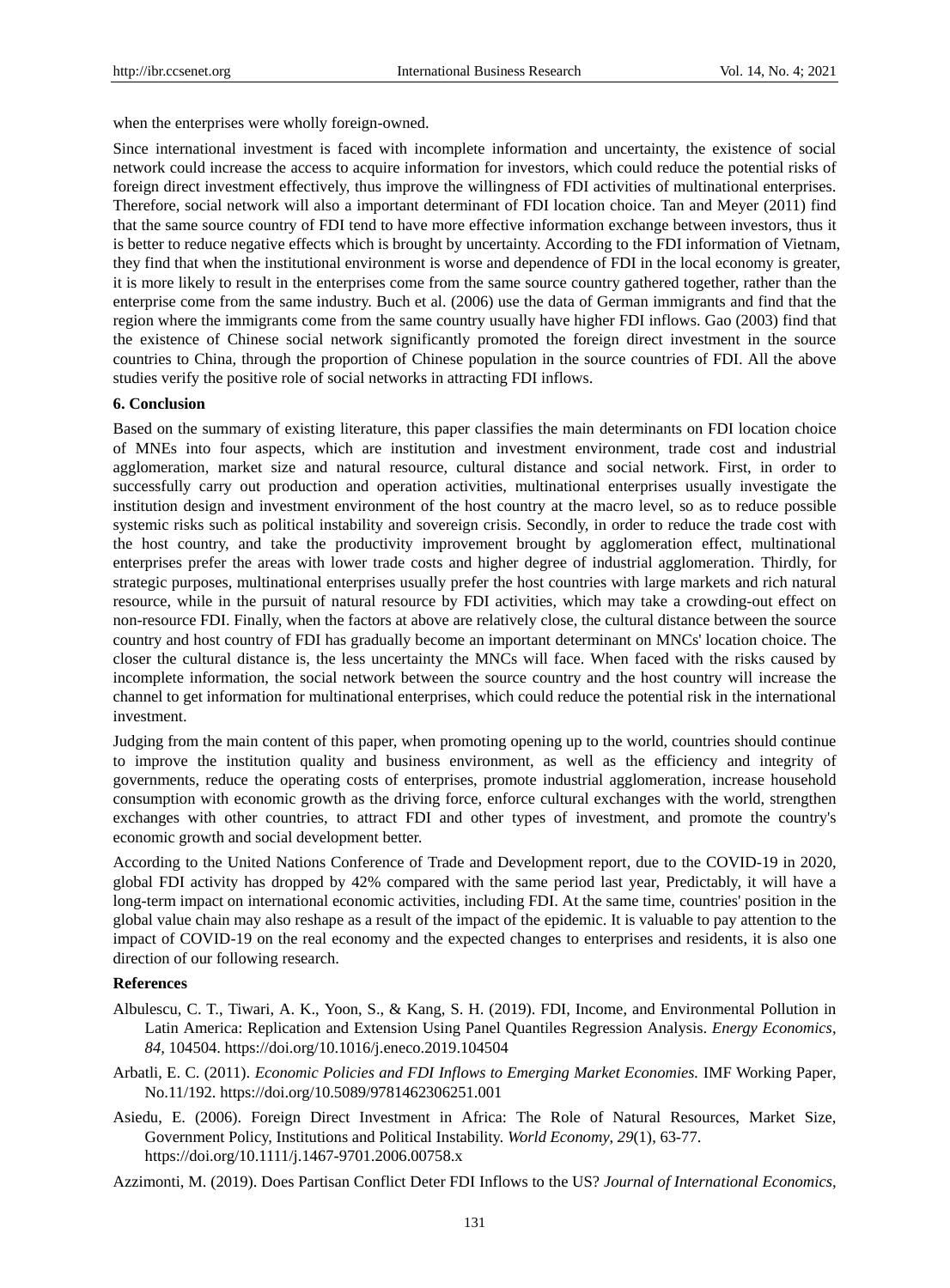*120,* 162-178. https://doi.org/10.1016/j.jinteco.2019.06.001

- Bernard, A. B., Redding, S. J., & Schott, P. K. (2007). Comparative Advantage and Heterogeneous Firms. *Review of Economic Studies*, *74*(1), 31-66. https://doi.org/10.1111/j.1467-937X.2007.00413.x
- Blanc-Brude, F., Cookson G., Piesse J., & Strange, R. (2014). The FDI Location Decision: Distance and the Effects of Spatial Dependence. *International Business Review*, *23*, 797-810. https://doi.org/10.1016/j.ibusrev.2013.12.002
- Blomström, M., & Kokko, A. (2000). Regional Integration and Foreign Direct Investment. Oxford University Press. In Dunning, John (Eds.), *Regions, Globalization and the Knowledge-Based Economy.*
- Blonigen, B. A. (1997). Firm-Specific Assets and the Link between Exchange Rates and Foreign Direct Investment. *American Economic Review*, *87*(3), 447-465.
- Blonigen, B. A. (2005). A Review of the Empirical Literature on FDI Determinants. *Atlantic Economic Journal*, *33*(4), 383-403. https://doi.org/10.1007/s11293-005-2868-9
- Blonigen, B. A., & Piger, J. (2014). Determinants of Foreign Direct Investment. *Canadian Journal of Economics*, *47*(3), 775-812. https://doi.org/10.1111/caje.12091
- Blonigen, B. A., Cristea A. D., & Lee, D. (2019). *Evidence for the Effect of Monitoring Costs on Foreign Direct Investment.* NBER Working Paper, No.25933. https://doi.org/10.3386/w25933
- Blonigen, B. A., Davies, R. B., Waddell, G. R., & Naughton, H. T. (2007). FDI in Space: Spatial Autoregressive Relationships in Foreign Direct Investment. *European Economic Review*, *51*(5), 1303-1325. https://doi.org/10.1016/j.euroecorev.2006.08.006
- Bobonis, G. J., & Shatz, H. J. (2007). Agglomeration, Adjustment, and State Policies in the Location of Foreign Direct Investment in the United States. *Review of Economics and Statistics*, *89*(1), 30-43. https://doi.org/10.1162/rest.89.1.30
- Brouthers, L. E., Gao Y., & McNicol, J. P. (2008). Corruption and Market Attractiveness Influences on Different Types of FDI. *Strategic Management Journal*, *29*(6), 673-680. https://doi.org/10.1002/smj.669
- Brülhart, M., Jametti, M., & Schmidheiny, K. (2012). Do Agglomeration Economics Reduce the Sensitivity of Firm Location to Tax Differentials. *Economic Journal*, *122*(563), 1069-1093. https://doi.org/10.1111/j.1468-0297.2012.02511.x
- Buch, C. M., Kleinert, J., & Toubal, F. (2006). Where Enterprises Lead, People Follow? Links between Migration and FDI in Germany. *European Economic Review*, *50*(8), 2017-2036. https://doi.org/10.1016/j.euroecorev.2005.11.002
- Buchanan, B. G., Le, Q. V., & Rishi, M. (2012). Foreign Direct Investment and Institutional Quality: Some Empirical Evidence. *International Review of Financial Analysis*, *21,* 81-89. https://doi.org/10.1016/j.irfa.2011.10.001
- Campos, N. F., & Kinoshita, Y. (2003). *Why Does FDI Go Where it Goes? New Evidence from the Transition Economies*. IMF Working Paper, No. 03/228. https://doi.org/10.5089/9781451875461.001
- Carr, D. L., Markusen, J. R., & Maskus, K. E. (2001). Estimating the Knowledge-Capital Model of the Multinational Enterprise. *American Economic Review*, *91*(3), 693-708. https://doi.org/10.1257/aer.91.3.693
- Chen, Y. (2009). Agglomeration and Location of Foreign Direct Investment: The Case of China. *China Economic Review*, 20(3), 549-557. https://doi.org/10.1016/j.chieco.2009.03.005
- Cheng, L. K., & Kwan, Y. K. (2000). What Are the Determinants of the Location of Foreign Direct Investment? The Chinese Experience. *Journal of International Economics*, *51*(2), 379-400. https://doi.org/10.1016/S0022-1996(99)00032-X
- Chichilnisky, G. (1994). North-South Trade and the Global Environment. *American Economic Review*, *84*(4), 851-874.
- Contractor, F. J., Dangol, R., Nuruzzaman, N., & Raghunath, S. (2020). How Do Country Regulations and Business Environment Impact Foreign Direct Investment (FDI) Inflows? *International Business Review*, *29*(2), 101640. https://doi.org/10.1016/j.ibusrev.2019.101640
- Copeland, B. R., & Taylor, M. S. (1994). North-South Trade and the Environment. *Quarterly Journal of Economics*, *109*(3), 755-787. https://doi.org/10.2307/2118421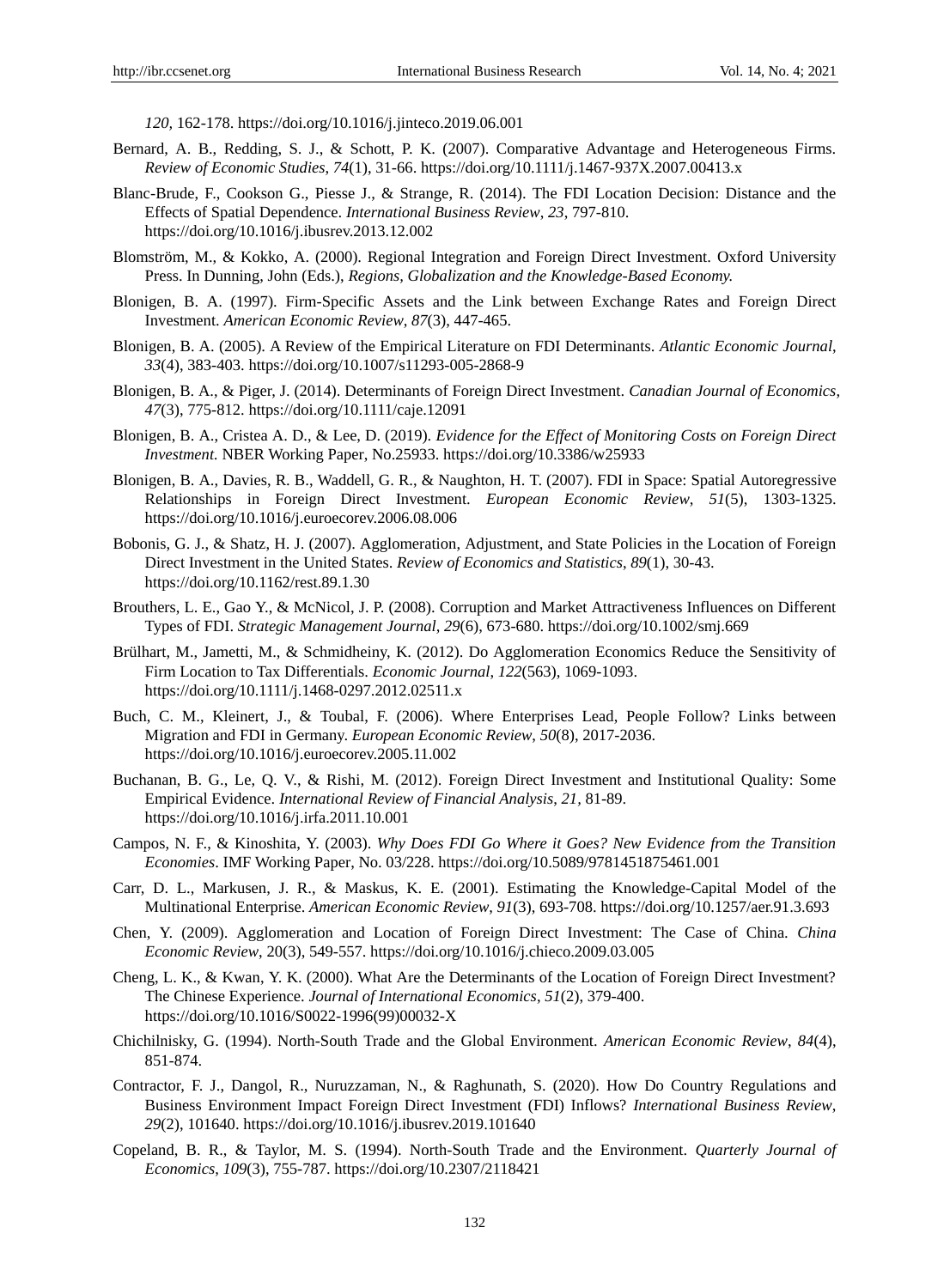- Du, J., Lu, Y., & Tao, Z. (2008a). Economic Institutions and FDI Location Choice: Evidence from US Multinationals in China. *Journal of Comparative Economics*, *36*(3), 412-429. https://doi.org/10.1016/j.jce.2008.04.004
- Du, J., Lu, Y., & Tao, Z. (2008b). FDI Location Choice: Agglomeration vs Institutions. *International Journal of Finance and Economics*, *13,* 92-107. https://doi.org/10.1002/ijfe.348
- Du, J., Lu, Y., & Tao, Z. (2012) Institutions and FDI Location Choice: The Role of Culture Distances. *Journal of Asian Economics*, *23*(3), 210-223. https://doi.org/10.1016/j.asieco.2010.11.008
- Eskeland, G. S., & Harrison, A. E. (2003). Moving to Greener Pastures? Multinationals and the Pollution Haven Hypothesis. *Journal of Development Economics*, *70*(1), 1-23. https://doi.org/10.1016/S0304-3878(02)00084-6
- Fan, H., Lin, F., & Tang, L. (2018). Minimum Wage and Outward FDI from China. *Journal of Development Economics*, *135,* 1-19. https://doi.org/10.1016/j.jdeveco.2018.06.013
- Feenstra, R. C., & Hanson, G. H. (1997). Foreign Direct Investment and Relative Wages: Evidence from Mexico's Maquiladoras. *Journal of International Economics*, *42*(3-4), 371-393. https://doi.org/10.1016/S0022-1996(96)01475-4
- Froot, K. A., & Stein, J. C. (1991). Exchange Rates and Foreign Direct Investment: An Imperfect Capital Markets Approach. *Quarterly Journal of Economics*, *427*(4), 1191-1217. https://doi.org/10.2307/2937961
- Gao, T. (2003). Ethnic Chinese Networks and International Investment: Evidence from Inward FDI in China. *Journal of Asian Economics*, *14*(4), 611-629. https://doi.org/10.1016/S1049-0078(03)00098-8
- Goldstein, I., & Razin, A. (2006). An Information-Based Trade off between Foreign Direct Investment and Foreign Portfolio Investment. *Journal of International Economics*, *70*(1), 271-295. https://doi.org/10.1016/j.jinteco.2005.12.002
- Head, K., & Ries, J. (1996). Inter-City Competition for Foreign Investment: Static and Dynamic Effects of China's Incentive Areas. *Journal of Urban Economics*, *40,* 38-60. https://doi.org/10.1006/juec.1996.0022
- Helpman, E., Melitz, M. J., & Yeaple, S. R. (2004). Export versus FDI with Heterogeneous Firms. *American Economic Review*, *94*(1), 300-316. https://doi.org/10.1257/000282804322970814
- Hille, E., Shahbaz M., & Moosa, I. (2019). The Impact of FDI on Regional Air Pollution in the Republic of Korea: A Way Ahead to Achieve the Green Growth Strategy? *Energy Economics*, *81,* 308-326. https://doi.org/10.1016/j.eneco.2019.04.004
- Hines, J. R. Jr. (1996). Altered States: Taxes and the Location of Foreign Direct Investment in America," *American Economic Review*, *86*(5), 1076-1094.
- Kang, Y., & Jiang, F. (2012). FDI Location Choice of Chinese Multinationals in East and Southeast Asia: Traditional Economic Factors and Institutional Perspective. *Journal of World Business*, *47*(1), 45-53. https://doi.org/10.1016/j.jwb.2010.10.019
- Kellard, N. M., Kontonikas, A., Lamla, M. J., Maiani, S., & Wood, G. (2020). Risk, Financial Stability and FDI. *Journal of International Money and Finance*, 102232. https://doi.org/10.1016/j.jimonfin.2020.102232
- Kellenberg, D. K. (2009). An Empirical Investigation of the Pollution Haven Effect with Strategic Environment and Trade Policy. *Journal of International Economics*, *78*(2), 242-255. https://doi.org/10.1016/j.jinteco.2009.04.004
- Keller, W., & Levinson, A. (2002). Pollution Abatement Costs and Foreign Direct Investment Inflows to U.S. States. *Review of Economics and Statistics*, *84*(4), 691-703. https://doi.org/10.1162/003465302760556503
- Kirkpatrick, C., & Shimamoto, K. (2008). The Effect of Environmental Regulation on the Locational Choice of Japanese Foreign Direct Investment. *Applied Economics, 40*(11), 1399-1409. https://doi.org/10.1080/00036840600794330
- Krugman, P. R. (1999). Increasing Return and Economic Geography. *Journal of Political Economy*, *99,* 483-499. https://doi.org/10.1086/261763
- Li, Y., Zhang, Y. A., & Shi, W. (2019). Navigating Geographic and Cultural Distances in International Expansion: The Paradox of Firm Size, Age, and Ownership. *Strategic Management Journal*, *41*(5), 1-29. https://doi.org/10.1002/smj.3098
- Lipsey, R. E., & SjÖHolm, F. (2004). Foreign Direct Investment, Education and Wages in Indonesian